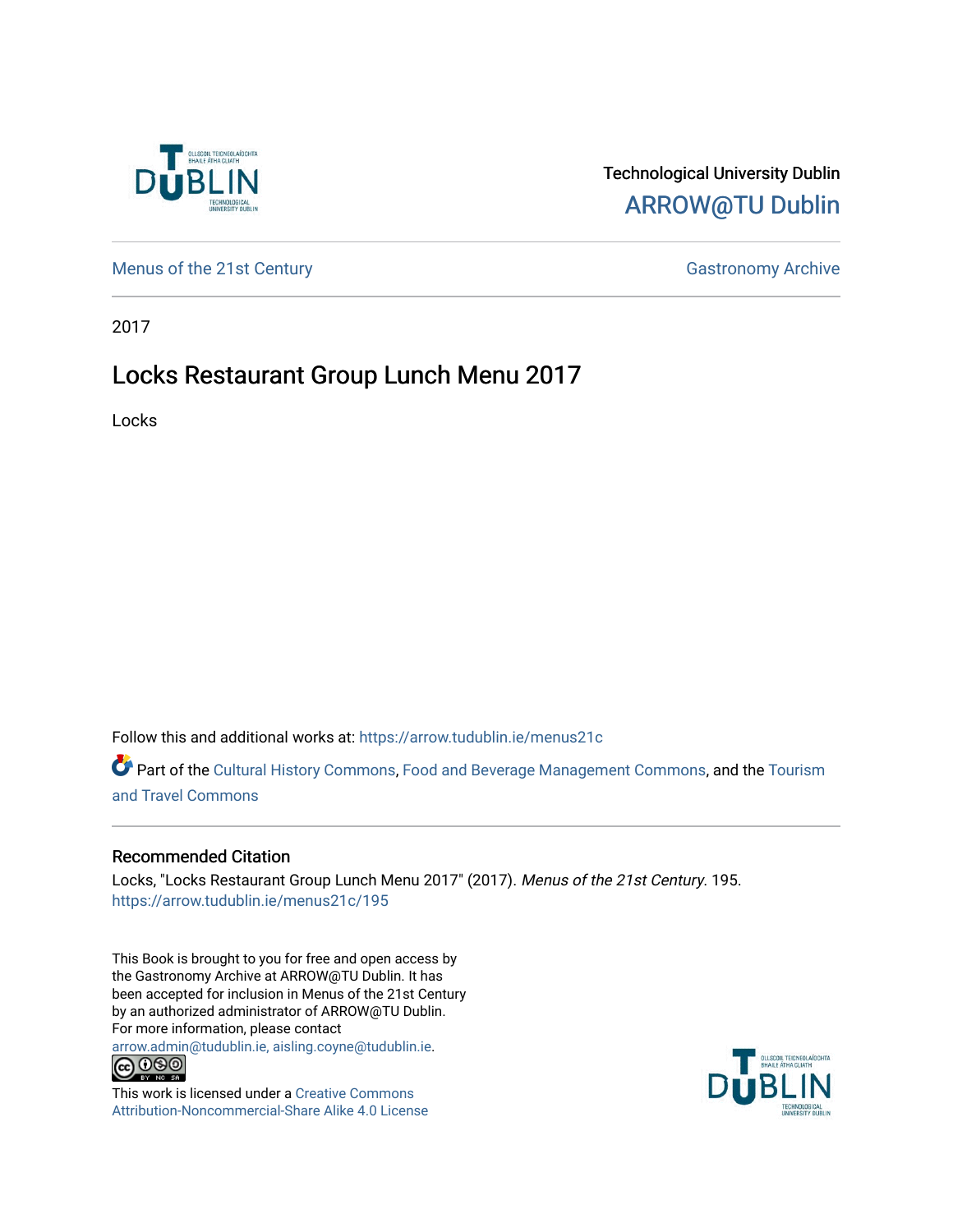

# group lunch menu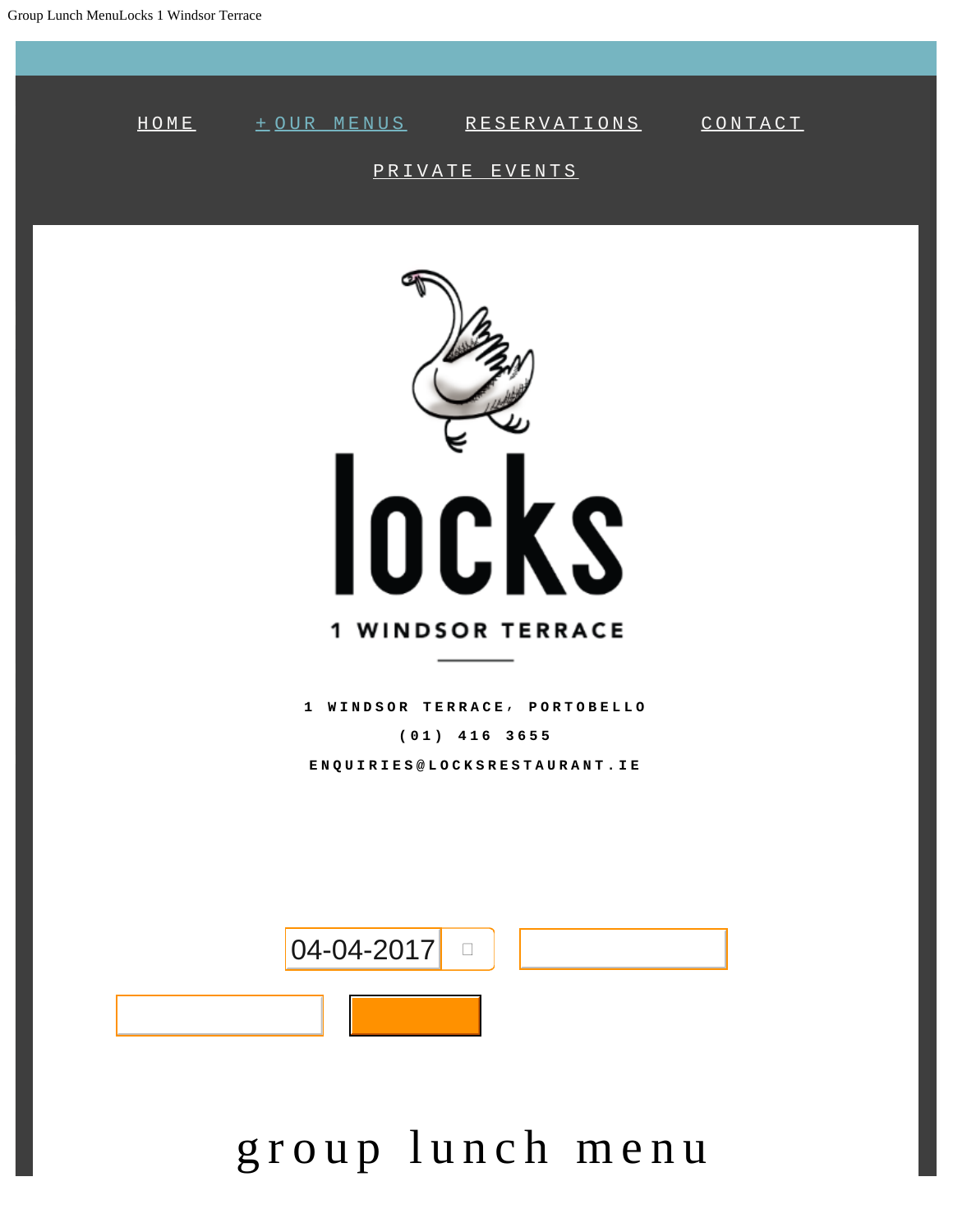**The menu shown below is a sample.**

**Our group menus are subject to change on a weekly basis. The group lunch menu is available to parties of 10 or more.**

## **€35**

Sourdough, Homemade Trout & Dillisk Butter

#### **to start**

Pea & Lettuce Soup, Dressed Crab

Ceviche of Sea Bream, Avocado, Lemon & Horseradish

Crispy Pigs Trotter, Lardo, Smoked Eel, Apple & Endive

#### **to follow**

Crisp Hens Egg, Purple Sprouting Broccoli, Hazelnut

Organic Salmon, Creamed Cauliflower, Leeks, Cockles, Samphire, Buttermilk

Aged Castlemine Farm Lamb Shoulder, Violet Artichoke, Smoked Ricotta, Garlic Leaf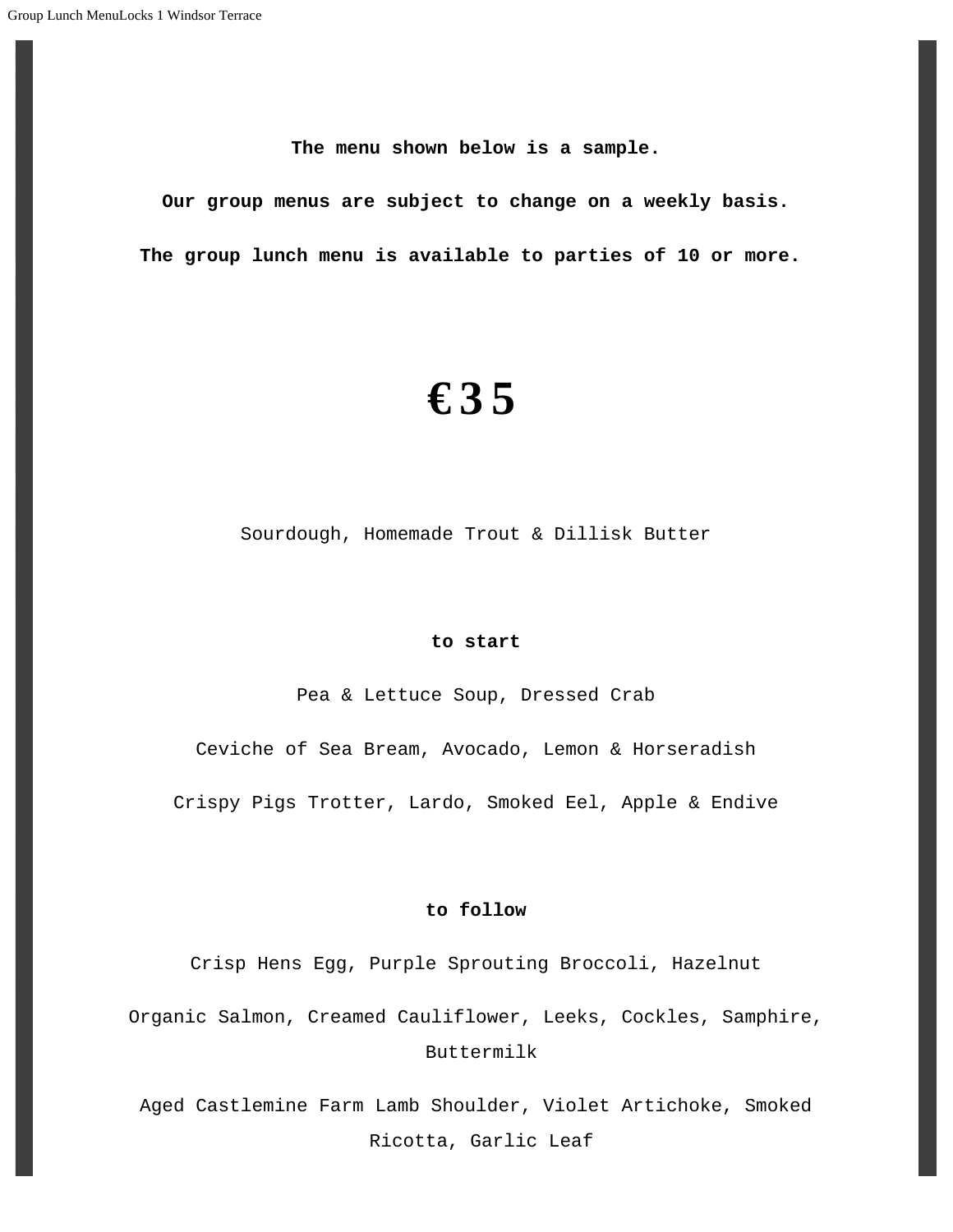## **(Sides to share with main courses are included in all our group menus)**

#### **to finish**

Rhubarb Cheesecake, Lovage Ice Cream

Liquorice Tart, Salt Caramel Ice Cream

Coolattin Cheddar, Fourme D'Ambert, Homemade Crackers (€2 Suppl.)

### **We work with all 14 allergens on a daily basis - Please notify a member**

**of staff if you have any allergies or intolerances.**

**Opening Hours**

**Tuesday, Wednesday &**

 **Thursday:**

**5.30pm - 9.30pm**

**Friday & Saturday:**

Locks Restaurant 1 Windsor Terrace, Portobello, Dublin 8 (01) 416 3655

ENQUIRIES@LOCKSREST